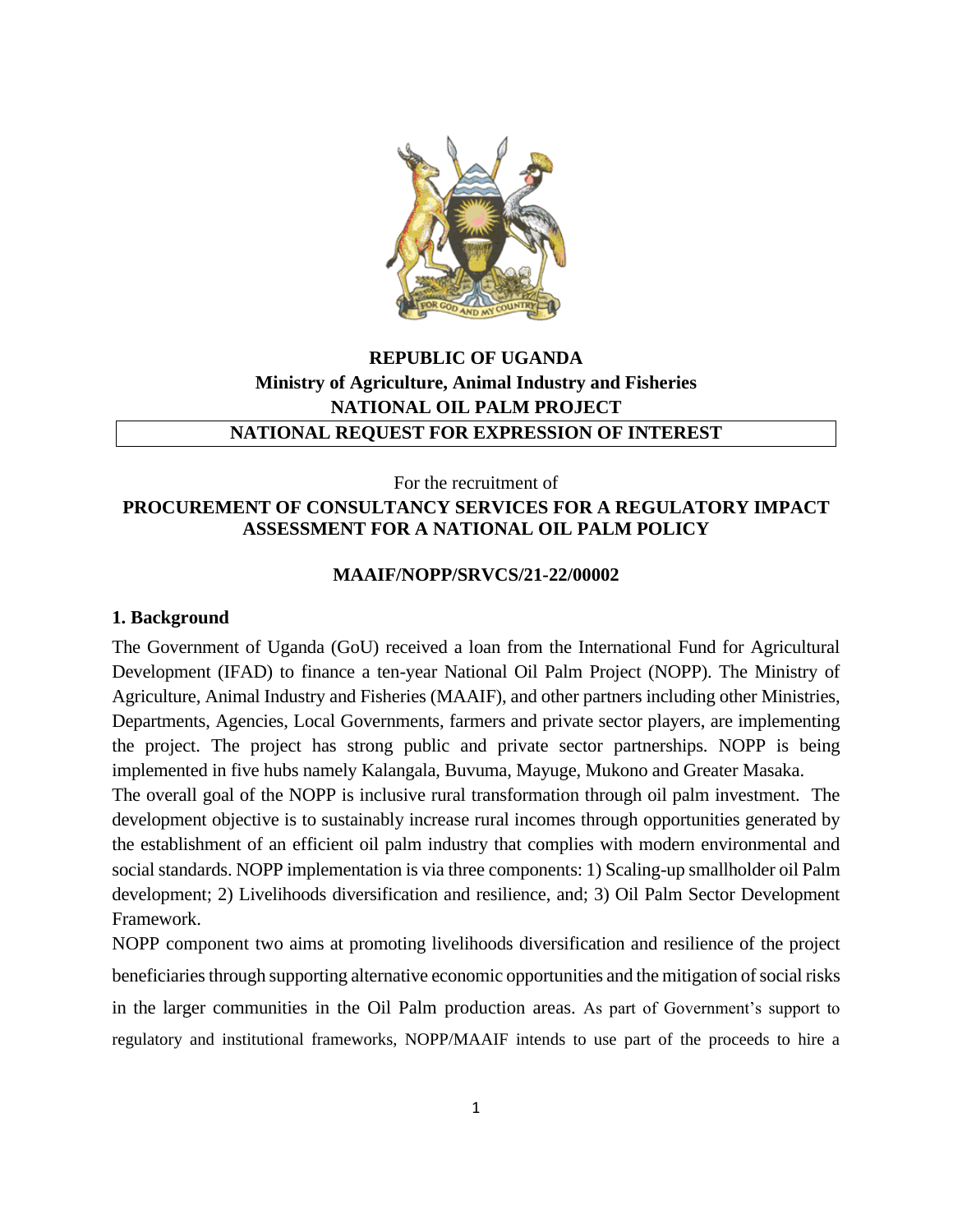consulting entity to facilitate the process of developing the National Oil Palm Policy and establishment of an institutional framework.

#### **A. Objectives of the consultancy**

The main objective of the RIA is to assess the policy and regulatory environment in the country, so as to establish the extent to which it provides for adequate regulation of all aspects (especially environmental) in the oil palm subsector. In so doing, the RIA will determine whether there is need for further intervention in the policy and regulatory environment for the subsector. The overall objective of the assignment is to develop an enabling framework for the regulation of the oil palm subsector. Specifically, MAAIF/NOPP will undertake a Regulatory Impact Assessment (RIA), and based on the results of the RIA, develop recommendations for how best to develop a framework to regulate the oil palm subsector.

#### **B. Scope of Work**

This assignment will entail a desk review of the existing documents in order to establish the existing policy and legal frameworks and arrangements for oil palm development. The review will also assess the extent to which government complies with the regional and international legal frameworks and protocols governing the oil palm subsector. At the same time the assignment will assess existing oil palm programmes in the country, review their effectiveness and impact and accordingly make recommendations for improvement. Any gaps in the existing policies and regulations shall be clearly documented.

The assignment will also involve conducting consultations with smallholder farmers, contracted out growers, who typically have exclusive offtake arrangements with BIDCO, third parties, such as independent farmers not under formal contract with BIDCO; corporate groups who control processing and the crude palm oil trade, regulators, financial institutions, Ministries, Departments and Agencies as well as Local Governments. All engagements shall be in compliance with the Ministry of Health Standard Operating Procedures for COVID-19. The draft regulatory documents will be reviewed and cleared by various stakeholders before submission to Cabinet for final approval.

#### **C. Methodology and Specific Tasks**

Adhering to the formal Policy development process of the Government of Uganda, MAAIF/NOPP shall facilitate a consultant(s) to develop a RIA for oil palm policy. A Technical Working Group shall be constituted to supervise the work of the consultant(s).

The RIA methodology should be simple and flexible, ensuring key features are covered (OECD best practice principles for regulatory policy: Regulatory Impact Assessment, OECD 2019). Without necessarily implying the need for a fully-fledged quantitative cost-benefit analysis, sound data collection strategies are a must.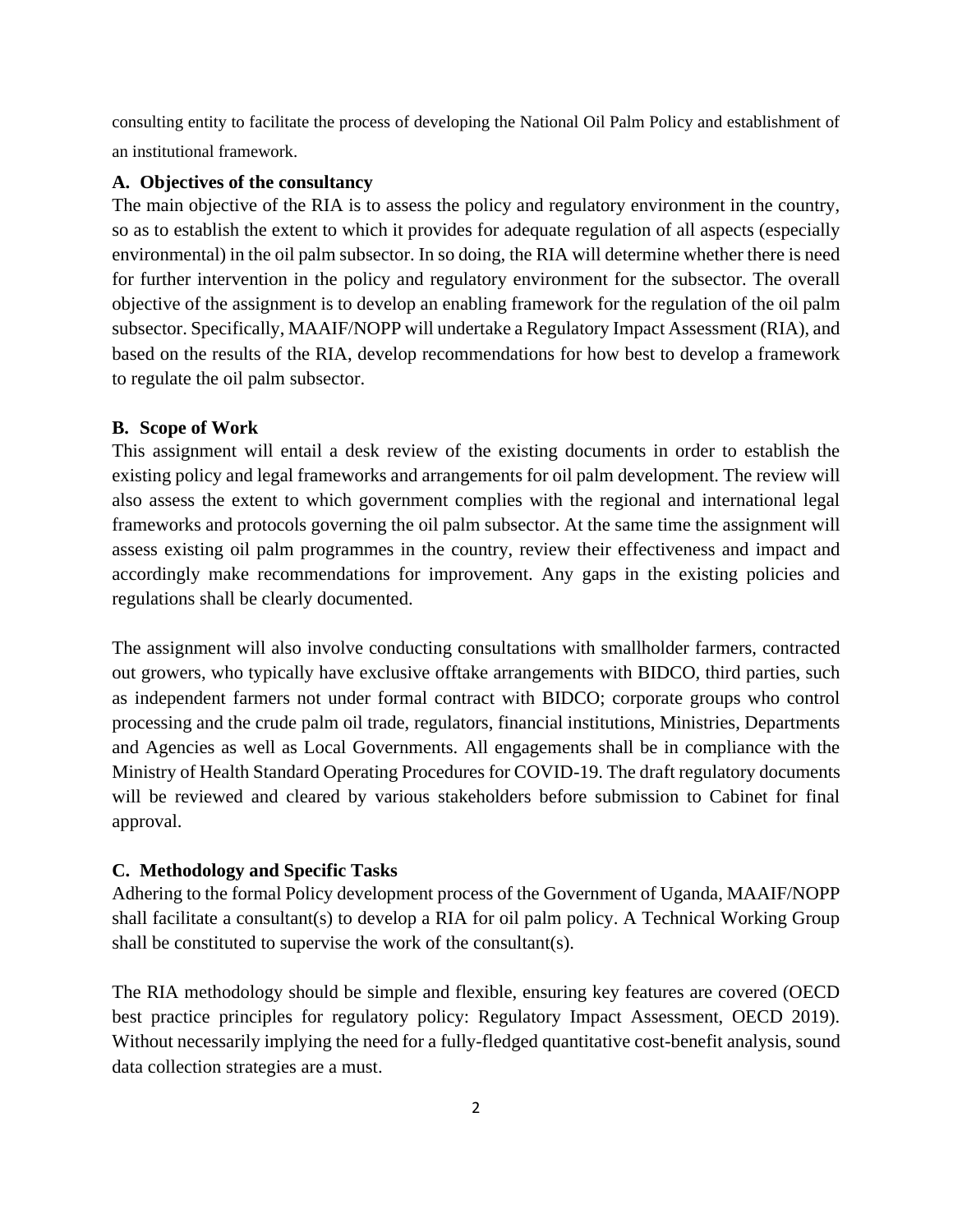# **Qualification and Evaluation Criteria**

| <b>Item</b>  | <b>Criteria</b>                                                                                                  |  |  |
|--------------|------------------------------------------------------------------------------------------------------------------|--|--|
|              | The selected firm should possess the following:                                                                  |  |  |
|              | 1. Legal status recognized by the Government of Uganda                                                           |  |  |
|              | a) Certificate of incorporation;                                                                                 |  |  |
|              | b) A transactional income tax clearance addressed to the Ministry of                                             |  |  |
|              | Agriculture, Animal Industry and Fisheries (MAAIF);                                                              |  |  |
|              | c) A valid trading license;                                                                                      |  |  |
|              | d) Registered powers of attorney.                                                                                |  |  |
|              | 2. Demonstrated financial capacity evidenced by 3 Year audited accounts of<br>2017/2018, 2018/2019 and 2019-2020 |  |  |
| A.           | <b>General experience</b>                                                                                        |  |  |
| i            | Recognised expertise in conducting research or assessment studies in agricultural or                             |  |  |
|              | other socio-economic sectors particularly in developing countries with relevant                                  |  |  |
|              | professional experience in the regulatory or legal framework related areas in sub-                               |  |  |
|              | Saharan Africa:                                                                                                  |  |  |
|              | Past experience working with Parliament or Cabinet Secretariat is an added                                       |  |  |
|              | advantage;                                                                                                       |  |  |
|              | Demonstrated prior experience in agricultural or related policy development                                      |  |  |
|              | processes;                                                                                                       |  |  |
|              | Experience working with private sector, civil society organization and farmers'                                  |  |  |
|              | associations;                                                                                                    |  |  |
| <b>B.</b>    | <b>Specific experience</b>                                                                                       |  |  |
| $\mathbf{i}$ | Experience in RIA development process in Uganda, with preferable proven                                          |  |  |
|              | understanding of the agriculture and crop subsector.                                                             |  |  |
|              | Demonstrated prior experience in conducting RIA and or Program/Project                                           |  |  |
|              | Assessments for government and recognizable large organization.                                                  |  |  |

## **Please note: Details on this request for Expression of Interest is contained in REOI document that can be accessed from the NOPP Offices upon a written request.**

Prospective firms are requested to submit Expression of interest proposals in accordance to above criteria upon which 3-6 firms will be shortlisted and issued with a request for proposal (RFP) to submit a combined technical and financial proposal. The address for submission of written expression of interest proposals is:

## **The Project Manager NOPP: JOCASA House 1st Floor Plot 14 Nakasero Road, P.O Box 12041 Kampala, Tel: 0414-230690**